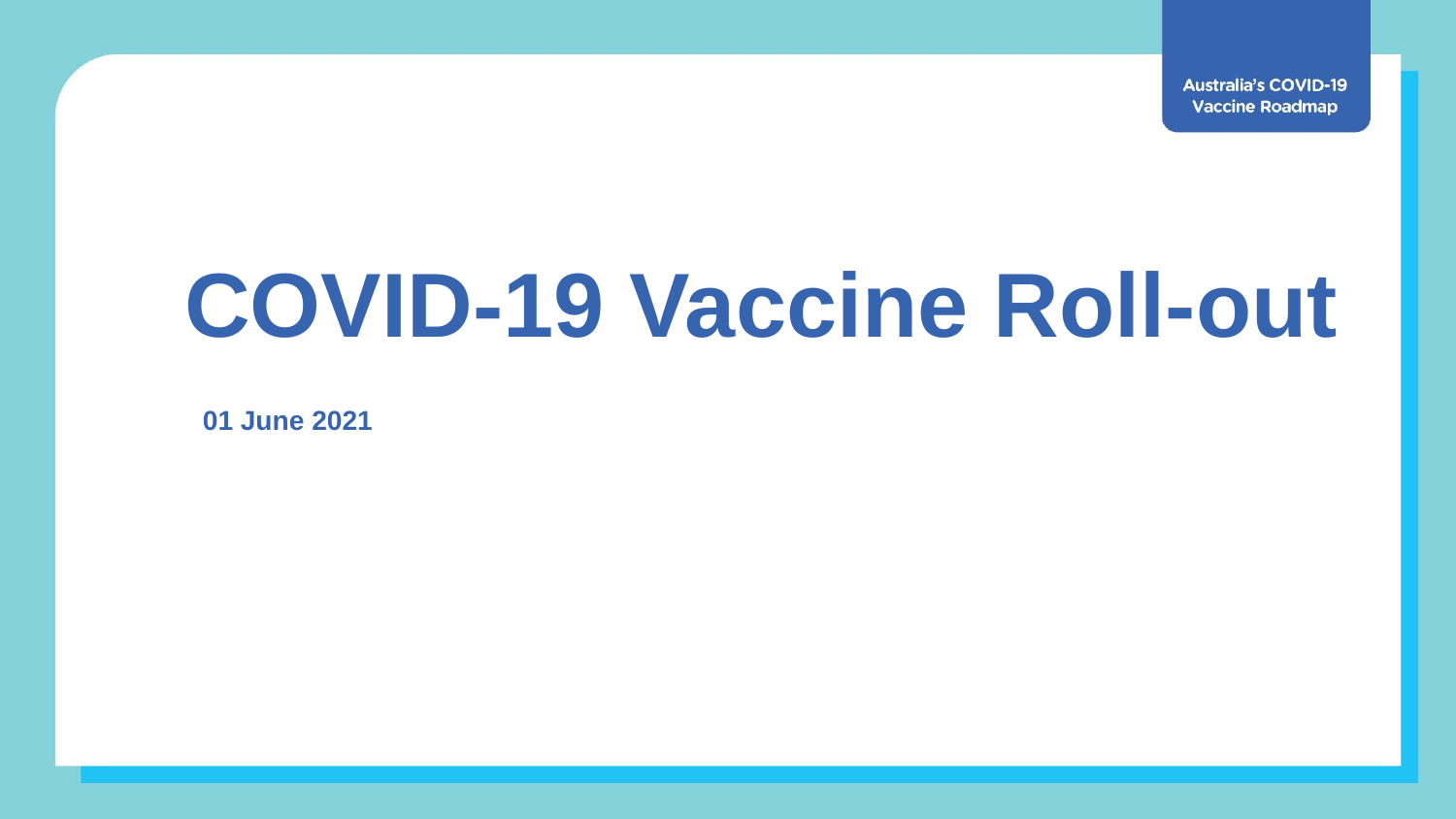**Australia's COVID-19 Vaccine Roadmap** 

## **Total vaccine doses**

**Data as at: 31 May 2021**

> (+3,405 last 24 hours)

(+831 last 24 hours)



**\* Source: Australian Immunisation Register and self reported data. Numbers are calculated as differences in daily cumulative reported numbers to allow for historical corrections in all self-reported data sources.**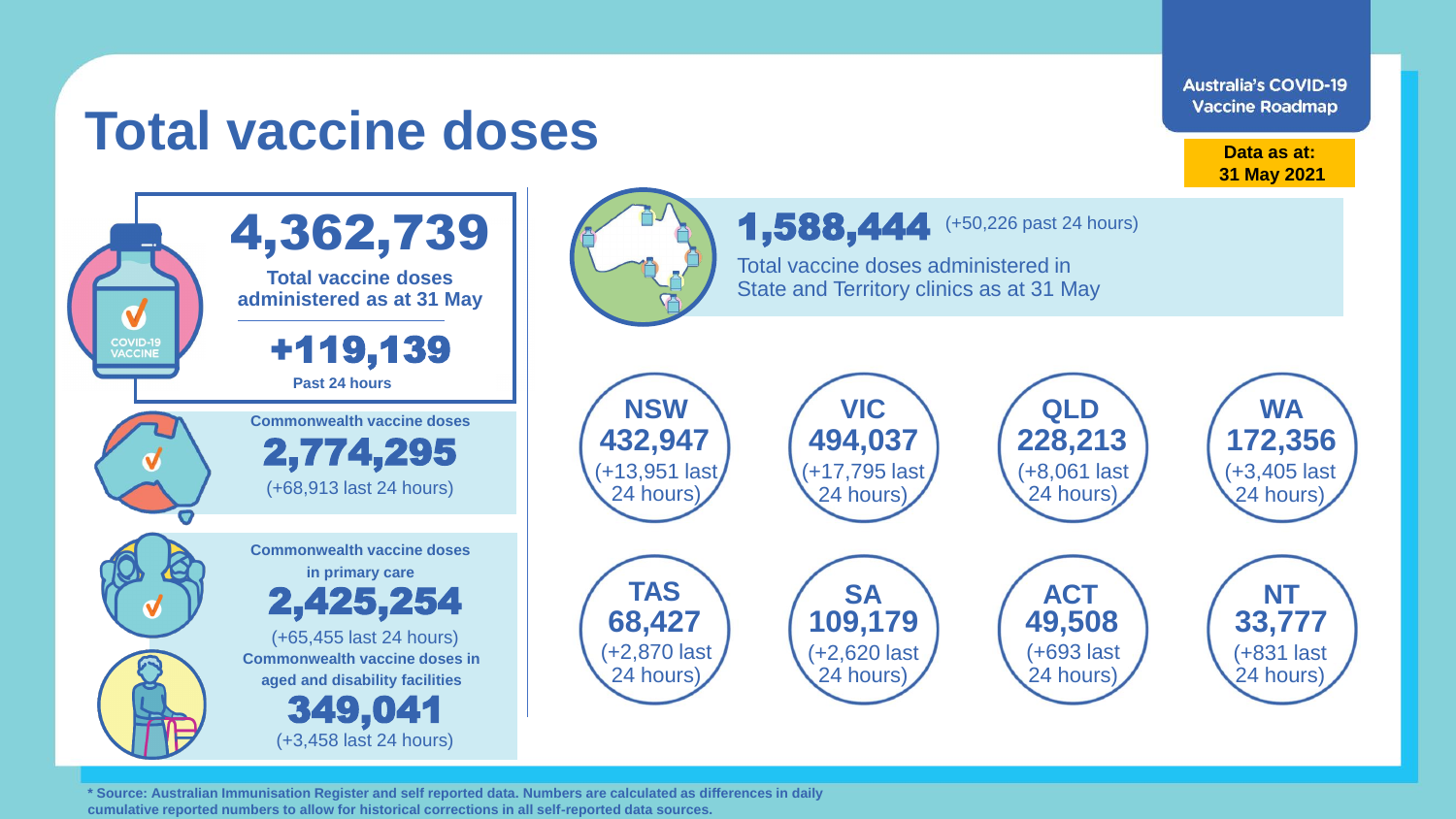

Source: Department of Health Data as at 31 May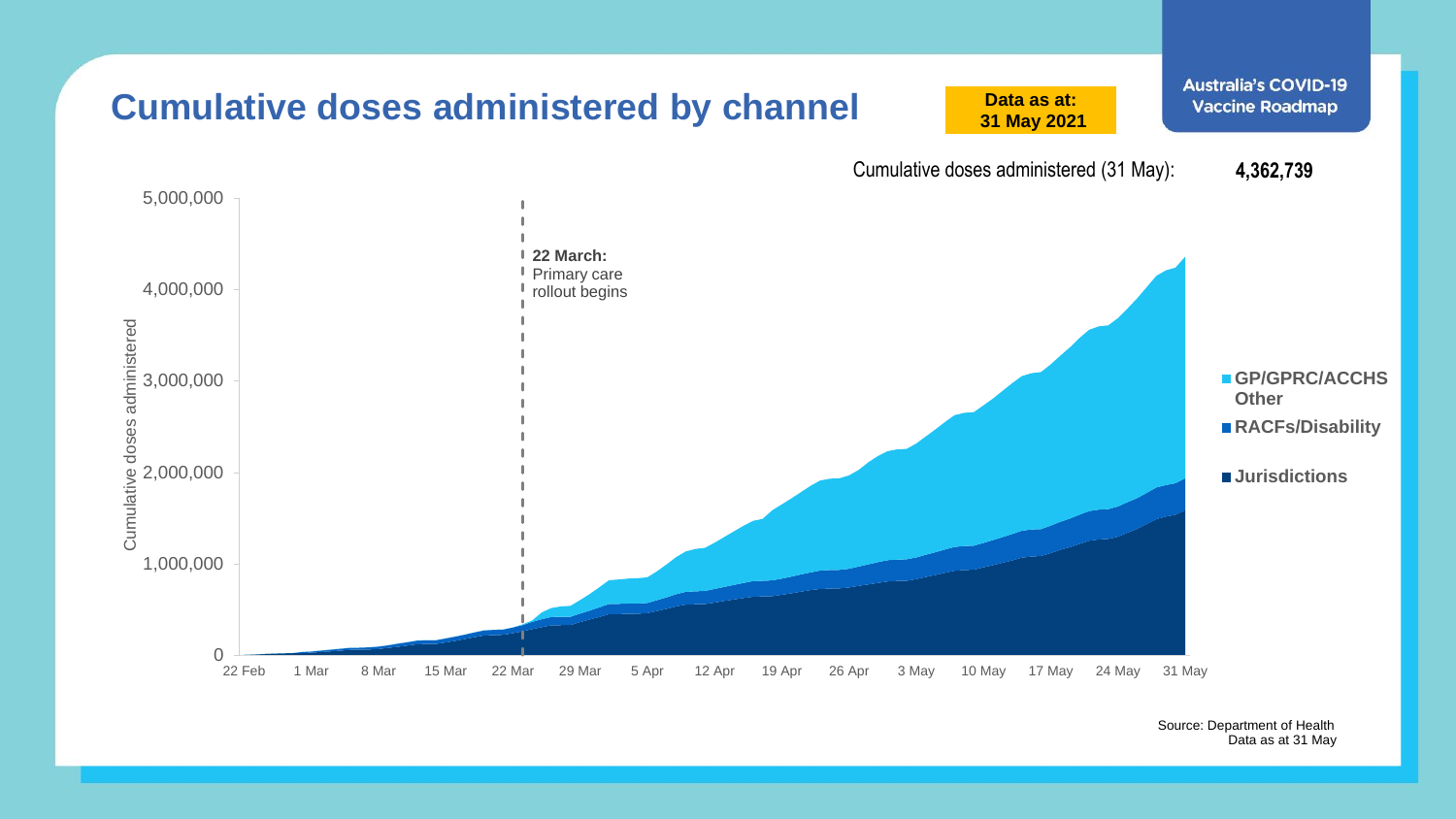## **International comparisons at equivalent stages of rollout (Day 98)**

**Data as at: 31 May 2021** **Australia's COVID-19 Vaccine Roadmap** 

Cumulative doses administered (31 May): **4,362,739**

Australia AZ The x-axis is truncated at the length of Australia's vaccination program. Countries with intermittent reporting have had their doses per 100 imputed to Australia's current stage of rollout. Israel excluded as it is beyond scale of the graph.



Source: Department of Health (Australia), Our World in Data (international) Latest data: 31 May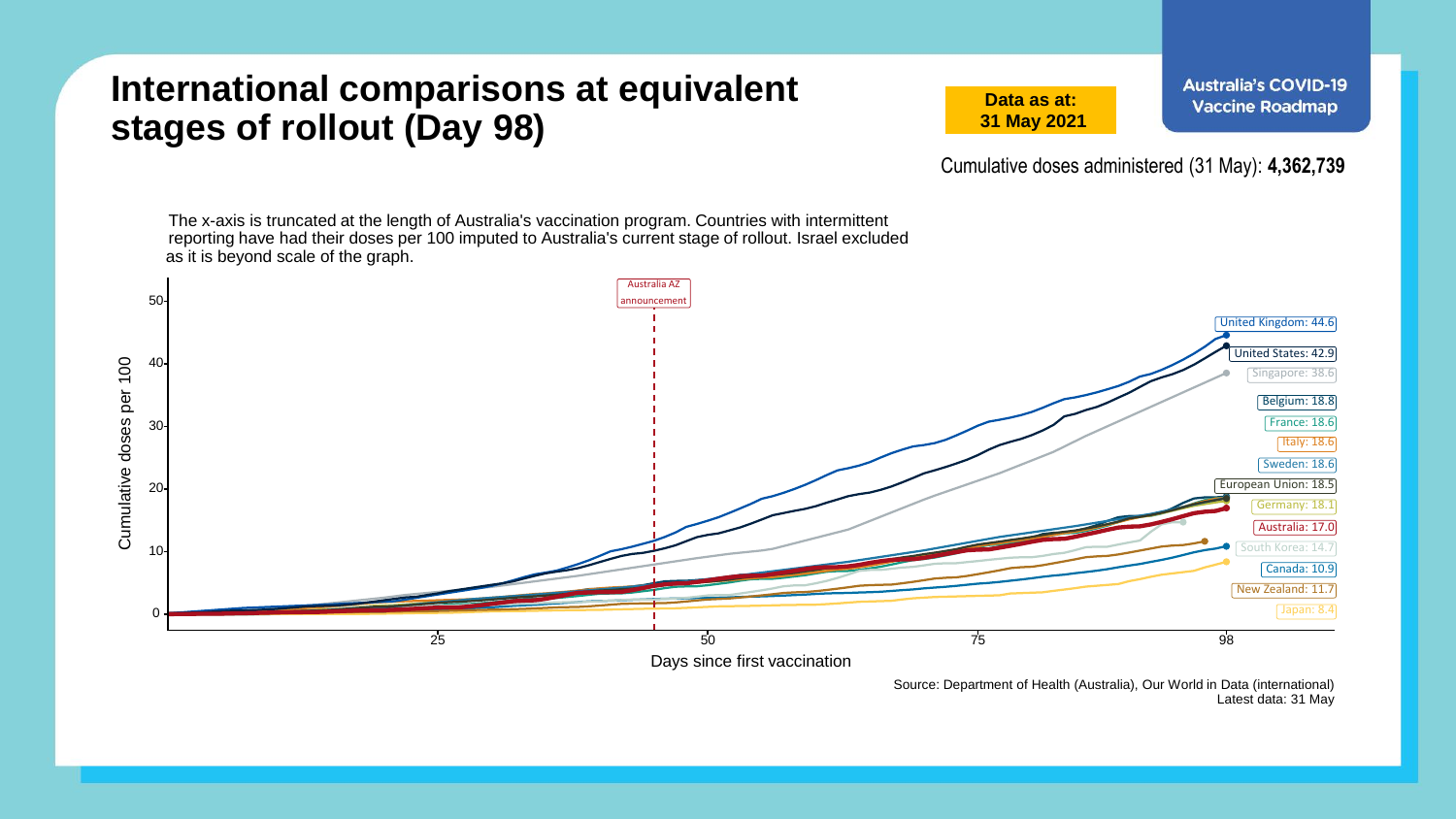## **Commonwealth aged care doses administered**

**Data as at: Data as at: 18 Apr 2021 31 May 2021**